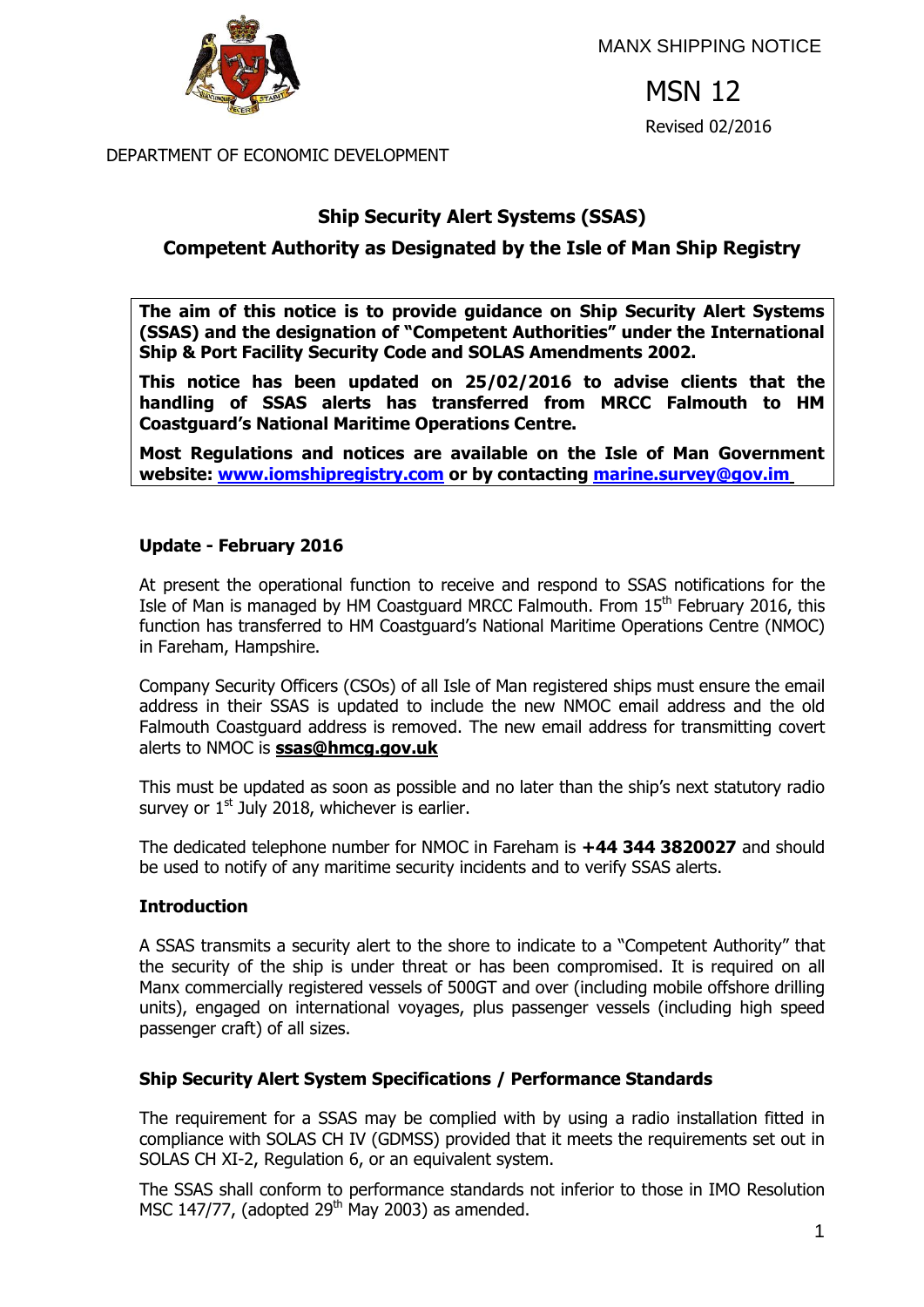# **Testing**

The SSAS should be tested routinely at least on an annual basis.

NMOC should be contacted by telephone or email before any test message is sent. The preferred method is by using email. Any test email should clearly state "TEST". All alert messages should be sent to the Competent Authority as well as NMOC.

NMOC will regard any message received that does not contain the word "TEST" as real and it will be acted upon accordingly.

### **Competent Authority**

Every ship must have a Competent Authority ashore who receives ship to shore security alerts transmitted by the SSAS. The Company<sup>1</sup> or a third party may act as the Competent Authority.

The Isle of Man Ship Registry must be satisfied that the Competent Authority has:

- a) 24 hour monitoring for SASS alerts; and
- b) Procedures/systems in place to provide the coordinating roles in the 'Alert Procedure' as detailed below.

The Company<sup>1</sup> is required to complete a Competent Authority Form (CAF) which provides details of the Competent Authority nominated for each ship (see sample CAF in Annex A). Once satisfied the Isle of Man Ship Registry will revert to the Company<sup>1</sup> with an approval.

#### **Alert Procedure**

- 1. On activation of the SASS the security alert is immediately sent to the Competent Authority, NMOC and the Isle of Man Ship Registry.
- 2. The Competent Authority contacts the ship by agreed, covert means to validate the status of the security alert.
- 3. The Competent Authority telephones NMOC within 15 minutes to confirm or cancel the security alert.
- 4. If NMOC hears nothing from the Competent Authority within 15 minutes, NMOC telephones the Isle of Man Ship Registry.

Contact details for NMOC and Isle of Man Ship Registry can be found in Annex B.

Isle of Man Ship Registry

February 2016

l

Please note - The Isle of Man Ship Registry cannot give legal advice. Where this document provides guidance on the law it should not be regarded as definitive. The way the law applies to any particular case can vary according to circumstances - for example, from vessel to vessel. You should consider seeking independent legal advice if you are unsure of your own legal position.

<sup>&</sup>lt;sup>1</sup> "Company" means the owner of the ship or any other organization or person such as the manager, or the bareboat charterer, who has assumed the responsibility for operation of the ship from the owner of the ship and who on assuming such responsibility has agreed to take over all the duties and responsibilities imposed by the International Safety Management Code;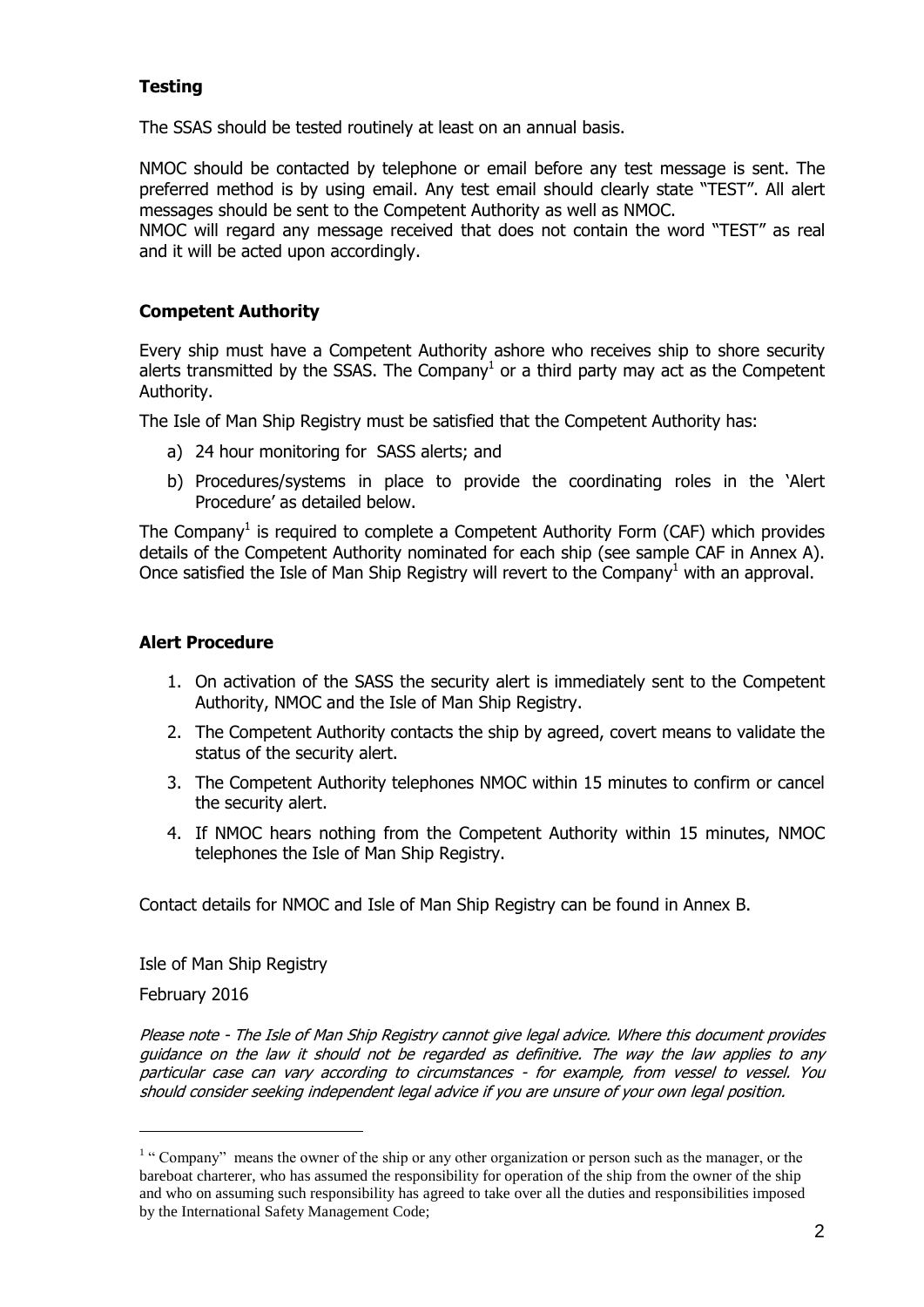# **Annex A**



#### **COMPETENT AUTHORITY FORM**

#### **(Please see notes overleaf prior to completion of this Form)**

Under SOLAS CH XI-2, Regulation 6.2.1 every ship is required to have a Competent Authority for the purposes of receiving ship to shore security alerts. This form is to be completed by the Company who is responsible for providing details of a Competent Authority for each ship. Multiple ships may be entered on one form. The Competent Authority may be the Company, the Company that provides the SSAS equipment and receives the alert, or a Third Party.

#### **COMPANY: <sup>1</sup>**

#### **NAME OF SHIP(s): (Please use extra sheets if necessary)**

#### **NAME AND ADDRESS OF PROPOSED COMPETENT AUTHORITY: <sup>2</sup>**

**CONTACT DETAILS - TEL. NO (24 HOURS): FAX NO: E.MAIL ADDRESS:** 

# **SHIP SECURITY ALERT SYSTEM: <sup>3</sup> TYPE OF SHIP SECURITY ALERT SYSTEM:**

#### **\*APPROVED BY: <sup>4</sup>**

**\*Please attach copy of approval certificate**

**Send Completed Application form to:**

**Email: [marine.survey@gov.im](mailto:marine.survey@gov.im) Fax: + 44 1624 688501 Isle of Man Ship Registry St Georges Court Upper Church Street, Douglas Isle of Man IM1 1EX**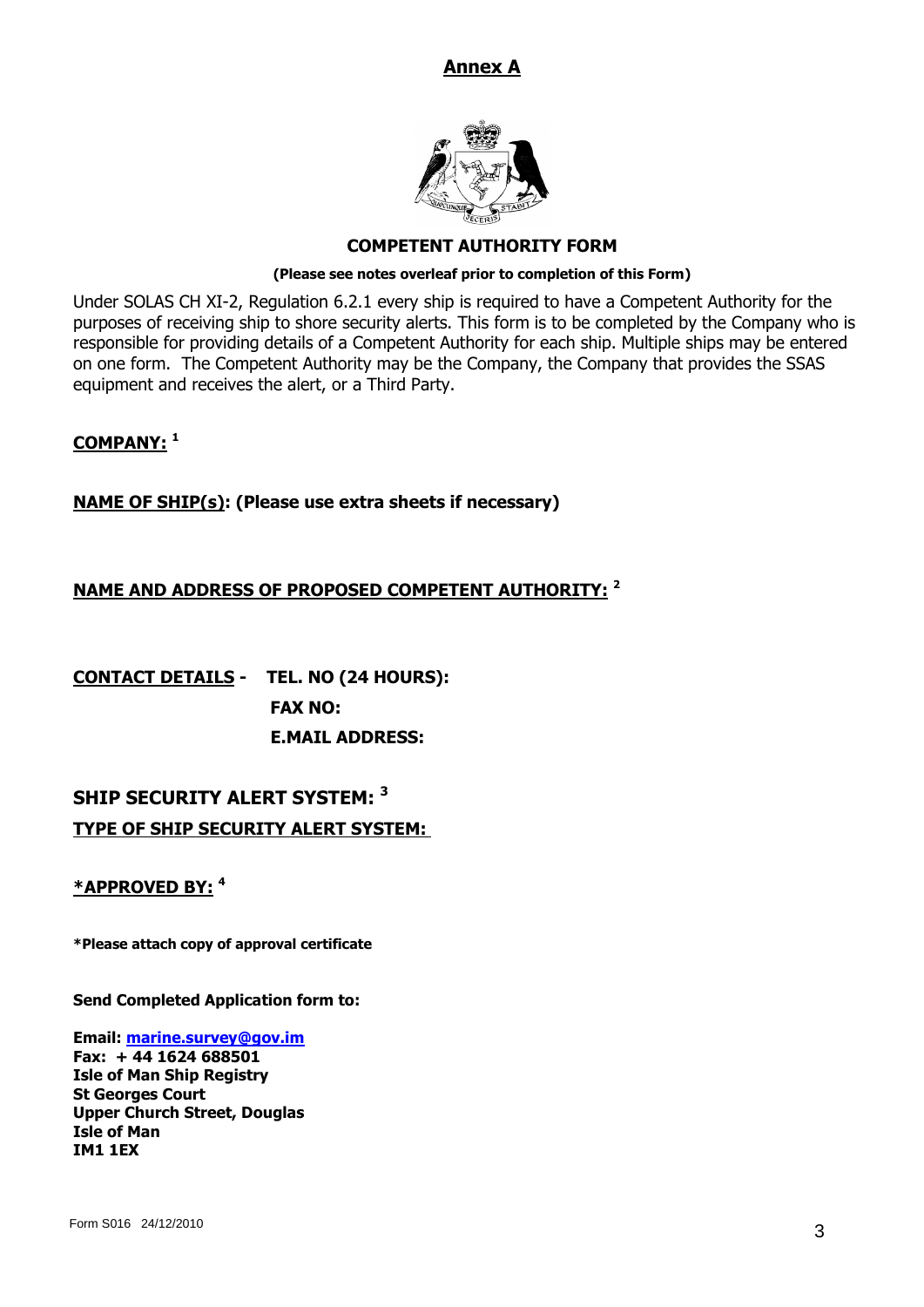Notes to help in completing the Competent Authority Form.

- 1. **The Company.** The Company is defined in SOLAS Chapter XI-2 Regulation 1.7, which is the owner or manager or any such organisation that has full responsibilities imposed on it by the International Safety Management Code (ISM Code).
- 2. **Competent Authority.** The Competent Authority is the organisation that is to receive the alert from the Ship Security Alert System (SSAS). The Competent Authority can be any one of three as listed below.
	- a. The Company as in paragraph 1
	- b. The company that provides the SSAS equipment and receives the alert
	- c. A third party contracted by the Company

Details of the Competent Authority must be entered in Section 2 of the form

- 3. Type of SSAS to be entered to include Make and Model
- 4. Please attach copy of Approval Certificate from a Recognised Classification Society or Marine Administration. If in doubt please contact this Administration for advice.
- 5. Please attach names of the ships for which the Competent Authority is responsible for receiving the SSAS alerts. A separate sheet may be used if required.
- 6. This form may be transmitted by e-mail, fax or by post.